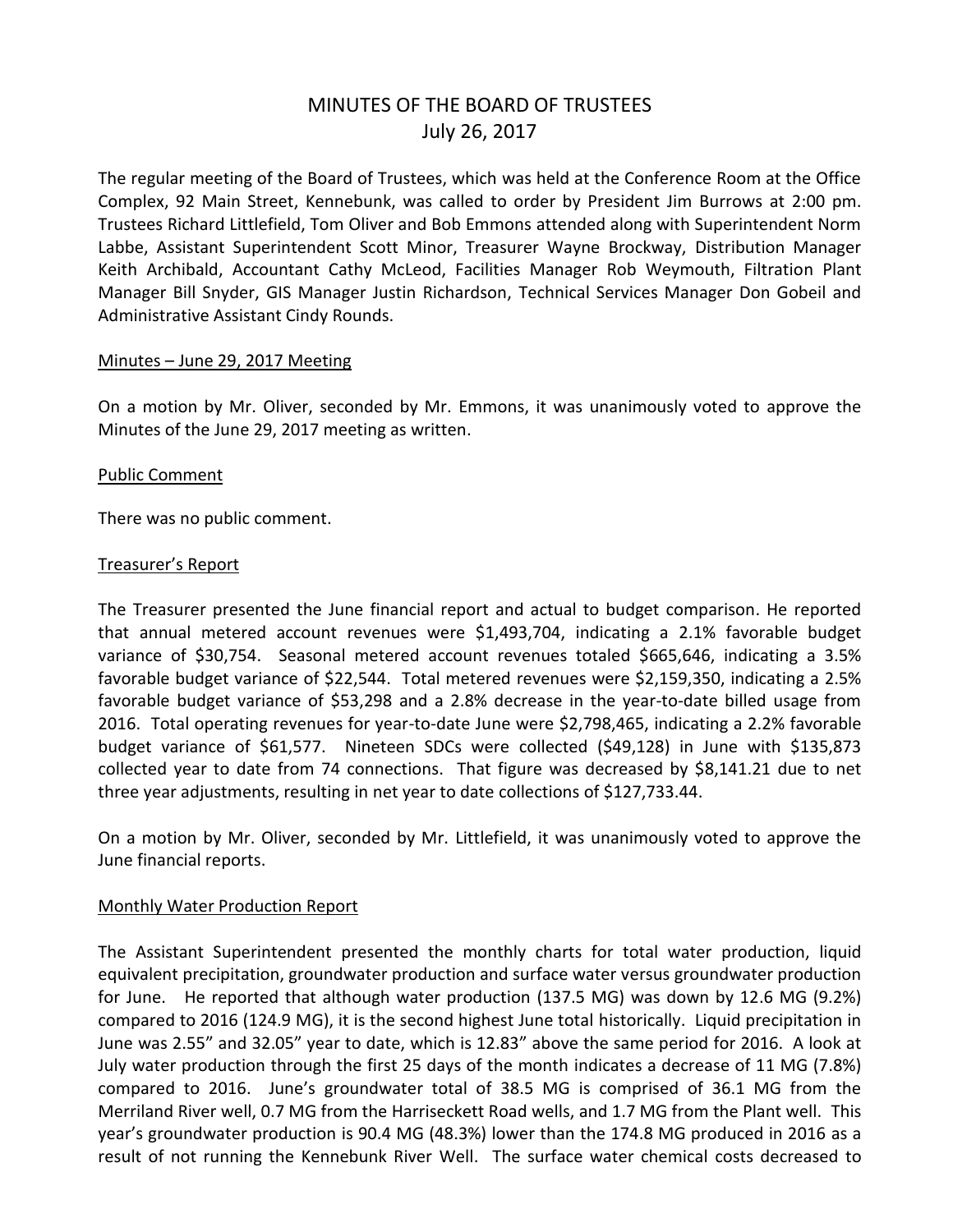\$148.50 per million gallons (from \$221.34 in May) and were attributed to the increase in groundwater production. The year to date blended chemical cost was \$170.74 MG, up from \$132.01 in 2016.

## AMI Meters

The Treasurer reported that a total of 1,233 meters have been installed in 2017 including 268 installed so far in July. This compares to 239 meters installed during July of 2016.

The Assistant Superintendent was pleased to report that the SRF request for \$519,140 for AMI meters has moved up to the primary list and has been authorized and effective as of 3/1/17. The District will realize approximately \$10,000 in savings per year over 20 years with the SRF funding as opposed to the interest rate of a traditional bond.

## Biddeford Pool Tank Structural Modifications

The Superintendent reported that the work to improve the tank's structural integrity by adding wind rods is underway. This project is being funded by three of the five cell carriers leasing space on the tank. A fourth carrier has expressed interest in contributing toward the cost in order to upgrade their tank-mounted equipment. The Facilities Manager described the scope of the work.

## Kennebunk River Well

The Facilities Manager confirmed that the third pilot test (for the removal of PFCs) being undertaken by Evoqua Water Technologies began today. The Superintendent briefly described the system, which is comprised of four filter tubes of different types of granular activated carbon. The purpose is to compare the effectiveness of each type and determine how long each type will last.

The Superintendent reported that he will be meeting with DEP and DWP staff tomorrow to discuss the status of the PFC issue. He outlined some of his goals for the meeting, which included seeking innovative funding to assist with ongoing testing and possibly a treatment facility if necessary. Upon inquiry, the Superintendent stated that the DEP has not yet published their Phase 2 report on their investigation into the local PFC issue.

# Woodhaven Drive, Kennebunk Main Relocation

The Technical Services Manager provided an overview of this project that will be undertaken in conjunction with a Town drainage project. He explained that the Town has engineered a new drainage system for Woodhaven and Colonial Drive in Kennebunk. When the final plans for the drainage and road rebuild project were received by the District, the Technical Services Manager identified a potential conflict with the proposed drainage system and the District's existing 10-inch water main. After confirming the conflict with a test pit, it was decided that the water main needed to be lowered to facilitate the new drainage system. The project will be done at the Town's expense and should be completed in a day.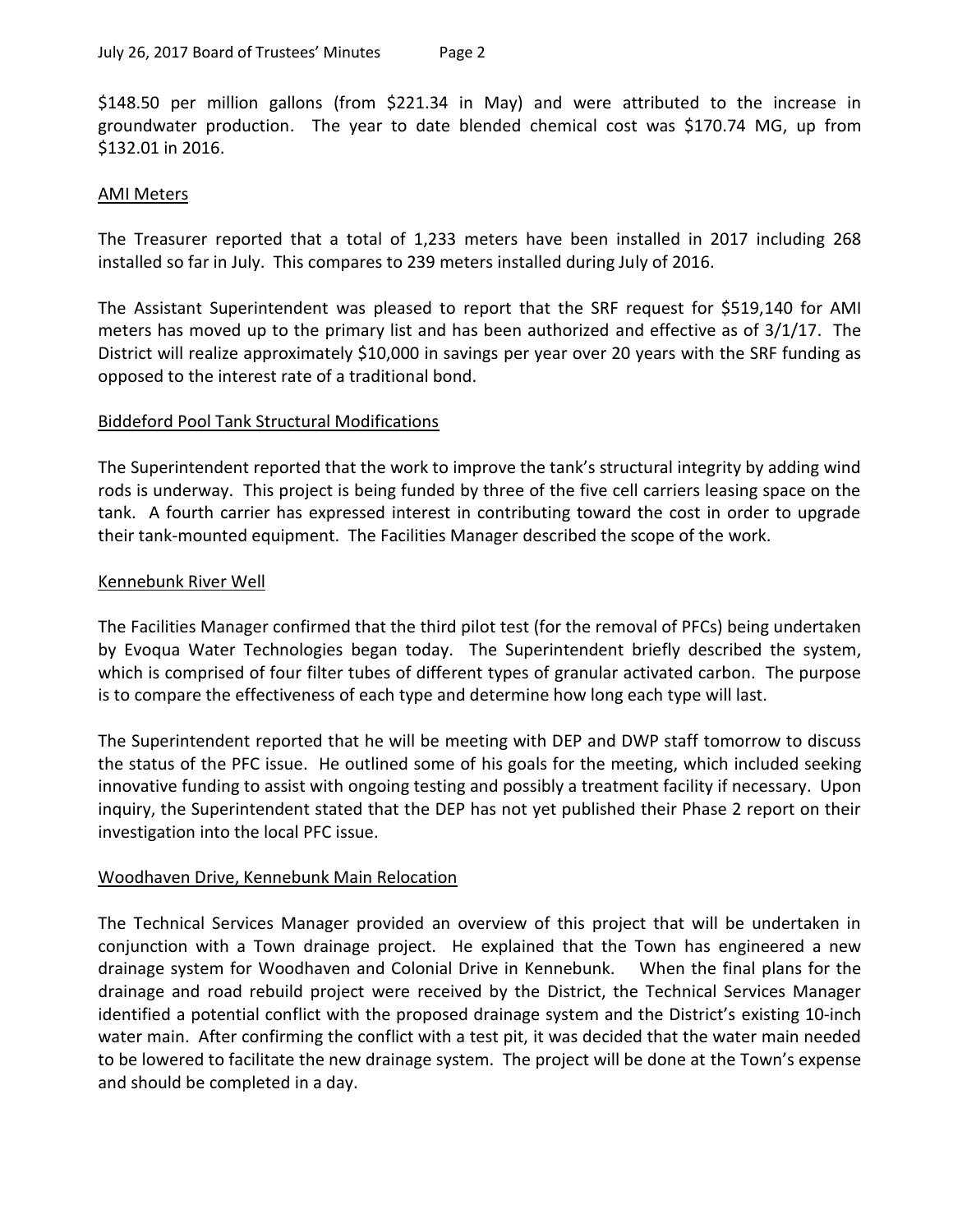# Mill Street/Alfred Road Main Abandonment Project

The Technical Services Manager explained the scope of this project involved making a connection between an existing 12-inch water main on Alfred Road and an existing 8-inch main on Mill Street. With the connection complete, the District can now abandon approximately 1,500 feet of obsolete 6-inch cast iron main on Alfred Road that was rendered unnecessary by the installation of the new 12-inch main completed in the fall of 2016 by a private developer for an upcoming subdivision.

# Lagoon Drainage Project

The Assistant Superintendent reported that this project will commence next week. He summarized the lengthy regulatory and permitting process that was required before construction on the project could begin. He reported that all the materials have been delivered and site preparation has been completed. He will be conducting a final on site review with the Distribution Manager and Foremen tomorrow. He briefly outlined the purpose of the project.

# Cold Storage Facility

The Assistant Superintendent reported that he recently met with the Town Planner and was informed that this Capital budget item will require full Planning Board review for a special exemption in accordance with the Town's zoning ordinance. This project does not qualify as a utility essential service due to the nature of the project. He provided an overview of the building design. He doesn't anticipate an approval until September or October. He is developing an RFP to send out to area contractors in anticipation of the approval.

# Lord's Point Road, Kennebunkport Main Replacement Proposal

The Technical Services Manager described this unique request by the residents of Lord's Point Road (near Mother's Beach) to upgrade the underground utilities in the dead-end 15-home neighborhood. A portion of the road is private and a portion is public. The request as it stands now proposes to replace approximately 700 feet of 6" water main and other utilities (sewer, telephone, etc.). The existing sewer system is substandard and its replacement is hindered by the presence of the other utilities in this congested neighborhood, prompting a need to design a project that ultimately will result in all new utilities. If this resident-financed project proceeds, the Technical Services Manager may seek Board approval to piggy-back the replacement of the first 400 feet of 6 inch water main along Lords Point Road, which is outside of the project area being targeted by the residents. Replacing the first 400 feet of main is included in the District's Master Plan.

# District Staffing

The Superintendent introduced the concept of adding one permanent position, that of Distribution/Customer Service Technician, who will initially work primarily on the AMI project but will be available to assist with Distribution–related work as needed. He explained that as retirements occur in the near future and as the AMI program slows down, the need for maintaining this level of Distribution/Customer Service staffing will be reconsidered. The addition will bring the District's workforce to 42 full time employees.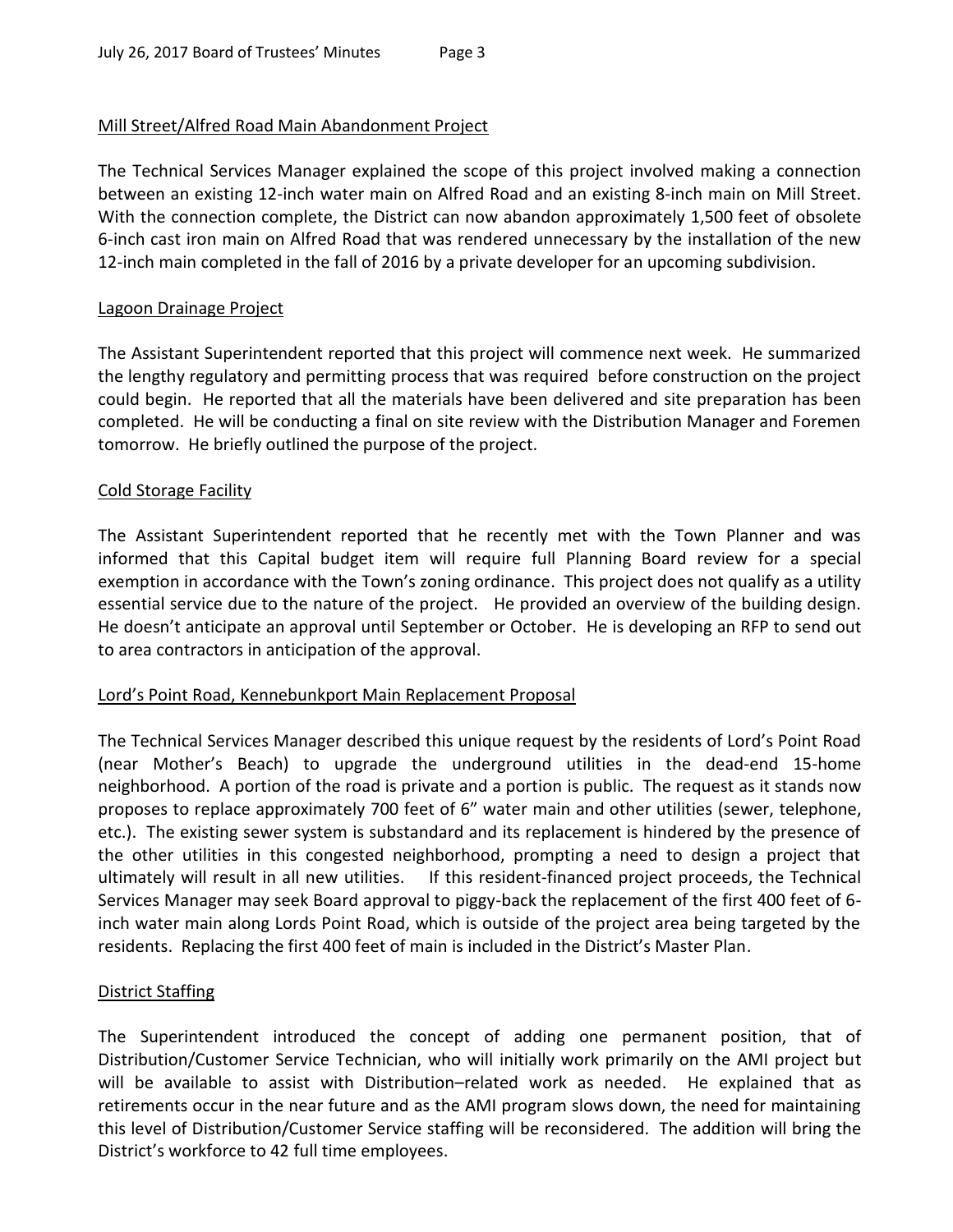On a motion by Mr. Oliver, seconded by Mr. Emmons, it was unanimously voted to accept the Superintendent's recommendation to increase staff to 42.

## Kennebunk High School Water Supply

The Superintendent reported that a tentative solution to the High School's previously-reported water pressure issue has been reached. RSU 21 is proposing to contribute \$150,000 to the Water District to relocate the District's existing 60+ year old West Kennebunk Booster station at the intersection of Fletcher Street and Ross Road to a point just east of the school, along Fletcher Street, on RSU 21 property. The \$150,000 was determined to be the cost of RSU 21's other solution to the issue, which was to install a nearly ¼ mile long fire service to the West Kennebunk Booster. The remaining actions to be taken in order for the booster relocation option to move forward will be a vote by the RSU 21 School Board to grant the District an easement and formally commit the funds for the booster station (which appears likely) and for our Board to vote a \$75,000 Capital budget increase, as the booster relocation project is expected to cost between \$200,000 and \$225,000. The Superintendent outlined the operational changes that will be undertaken to maintain high pressure in the area while the work is being undertaken.

Mr. Oliver made a motion to authorize the \$75,000 but withdrew his motion during the discussion to include the motion in the next agenda item.

Upon inquiry, the Superintendent confirmed that the property on which the current West Kennebunk booster is situated is a buildable lot. The Assistant Superintendent added that the square footage of the lot would technically allow for a duplex despite the topography challenges associated with the steep lot.

# Capital Budget Modification Requests

The Superintendent informed the Board that in addition to the \$75,000 request relating to the relocation of the West Kennebunk Booster station, he is requesting their consideration for approval of \$6,000 to purchase a software upgrade necessary to fully utilize the recently completed hydraulic model of the District's distribution system. He explained that unlike a software update or software maintenance charges, the reason this upgrade is considered a capital item is because it increases the capacity of the already capitalized software package.

On a motion by Mr. Oliver, seconded by Mr. Littlefield, it was unanimously voted to budget the balance of the anticipated cost of relocating the booster station, estimated at \$75,000, pending a positive vote by the RSU 21 Board.

On a motion by Mr. Oliver, seconded by Mr. Emmons, it was unanimously voted to authorize the \$6,000 hydraulic modeling software upgrade.

# Other Business

 Terms & Conditions – The Superintendent outlined a proposed revision to the District's Terms and Conditions that will further clarify the circumstances when a service charge for restoration